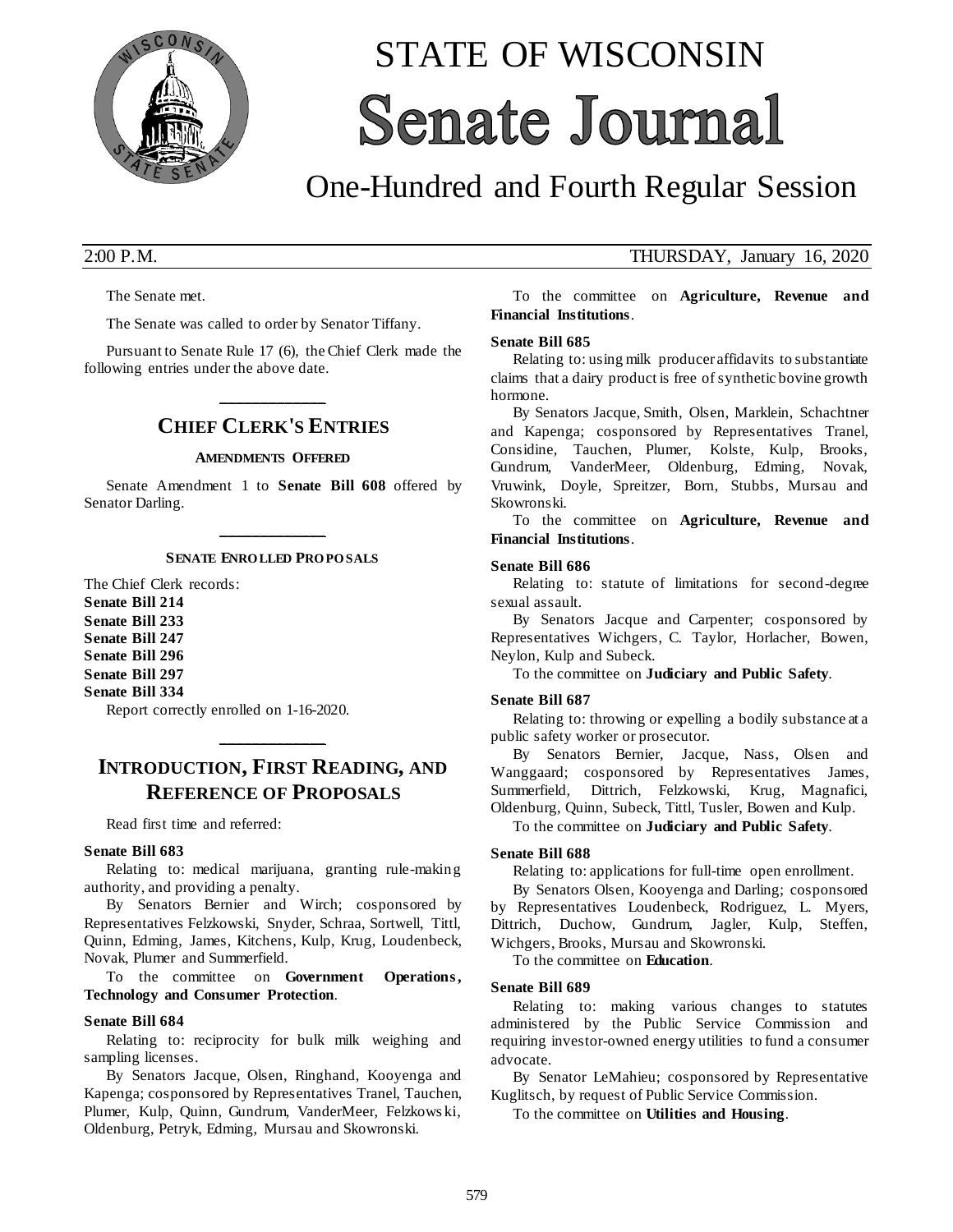#### **Senate Bill 690**

Relating to: biennial reports regarding fees charged by executive state agencies.

By Senators Bernier and Stroebel; cosponsored by Representatives Allen, Steffen, Kulp, Ramthun, Brooks, Dittrich, Wichgers, Knodl, Tusler and Gundrum.

To the committee on **Government Operations , Technology and Consumer Protection**.

#### **Senate Bill 691**

Relating to: operation of motorboats by minors.

By Senators Nass and Marklein; cosponsored by Representatives August, Loudenbeck, Skowronski, Ballweg and Duchow.

To the committee on **Labor and Regulatory Reform**.

#### **Senate Bill 692**

Relating to: posting the child abuse and neglect reporting hotline in school buildings.

By Senators Jacque, L. Taylor and Carpenter; cosponsored by Representatives Krug, C. Taylor, L. Myers and Skowronski.

To the committee on **Education**.

#### **Senate Bill 693**

Relating to: requiring universal changing stations in certain buildings and creating a tax credit for installation of the stations.

By Senators Smith, Wirch, Carpenter, Johnson and Larson; cosponsored by Representatives Vining, Anderson, Brostoff, Bowen, Considine, Crowley, Emerson, Fields, Goyke, Gruszynski, Haywood, Hesselbein, Kolste, L. Myers, Neubauer, Riemer, Sargent, Sinicki, Skowronski, Stuck, Subeck, C. Taylor and Zamarripa.

To the committee on **Utilities and Housing**.

#### **Senate Bill 694**

Relating to: the appointment of a guardian ad litem in a proceeding to grant reasonable visitation rights to a nonparent.

By Senator Jacque; cosponsored by Representatives Brandtjen and L. Myers.

To the committee on **Universities, Technical Colleges, Children and Families**.

#### **Senate Bill 695**

Relating to: searching for a biological sibling who has been adopted, granting rule-making authority, and making an appropriation.

By Senators Smith, Bewley, Wirch and Larson; cosponsored by Representatives L. Myers, Considine, Crowley, Doyle, Subeck, Zamarripa, C. Taylor, Sinicki, Sargent, Neubauer, Hebl, Emerson, Brostoff, Bowen, Billings and Anderson.

To the committee on **Universities, Technical Colleges, Children and Families**.

#### **Senate Bill 696**

Relating to: a technical correction to the property tax exemption for an Olympic Ice Training Center.

By Senator Kooyenga; cosponsored by Representatives Hutton and Sanfelippo.

To the committee on **Economic Development**, **Commerce and Trade**.

#### **Senate Bill 697**

Relating to: battery by a person detained while awaiting trial as a sexually violent person and providing a penalty.

By Senator Marklein; cosponsored by Representative Kurtz.

To the committee on **Judiciary and Public Safety**.

#### **Senate Bill 698**

Relating to: attorney assistance in the preparation of certain court documents.

By Senators Olsen and Wanggaard; cosponsored by Representative Brooks.

To the committee on **Insurance, Financial Services, Government Oversight and Courts**.

#### **Senate Bill 699**

Relating to: inspection requirements for chemical recovery boilers.

By Senators Testin, Nass, Kapenga and Tiffany; cosponsored by Representatives VanderMeer, Krug, Rohrkaste, Tittl, Tauchen and Mursau.

To the committee on **Labor and Regulatory Reform**.

#### **Senate Bill 700**

Relating to: creating a fee schedule for certain laboratories.

By Senators Nass and Larson; cosponsored by Representatives Ballweg and Hebl.

To the committee on **Natural Resources and Energy**. **\_\_\_\_\_\_\_\_\_\_\_\_\_**

#### **REPORT OF COMMITTEES**

The joint committee on **Finance** reported and recommended:

#### **Senate Bill 35**

Relating to: grants for obtaining farm tractor rollover protection structures and making an appropriation.

Senate Amendment 1 adoption.

Ayes: 14 - Senator Darling and Representative Nygren; Senators Olsen, Tiffany, Marklein, Stroebel, LeMahieu, Erpenbach and Johnson; Representatives Loudenbeck, Born, Katsma, C. Taylor and Goyke.

Noes: 0 - None.

Passage as amended.

Ayes: 14 - Senator Darling and Representative Nygren; Senators Olsen, Tiffany, Marklein, Stroebel, LeMahieu, Erpenbach and Johnson; Representatives Loudenbeck, Born, Katsma, C. Taylor and Goyke.

Noes: 0 - None.

#### **Senate Bill 412**

Relating to: a whole grade sharing categorical aid for school boards and making an appropriation.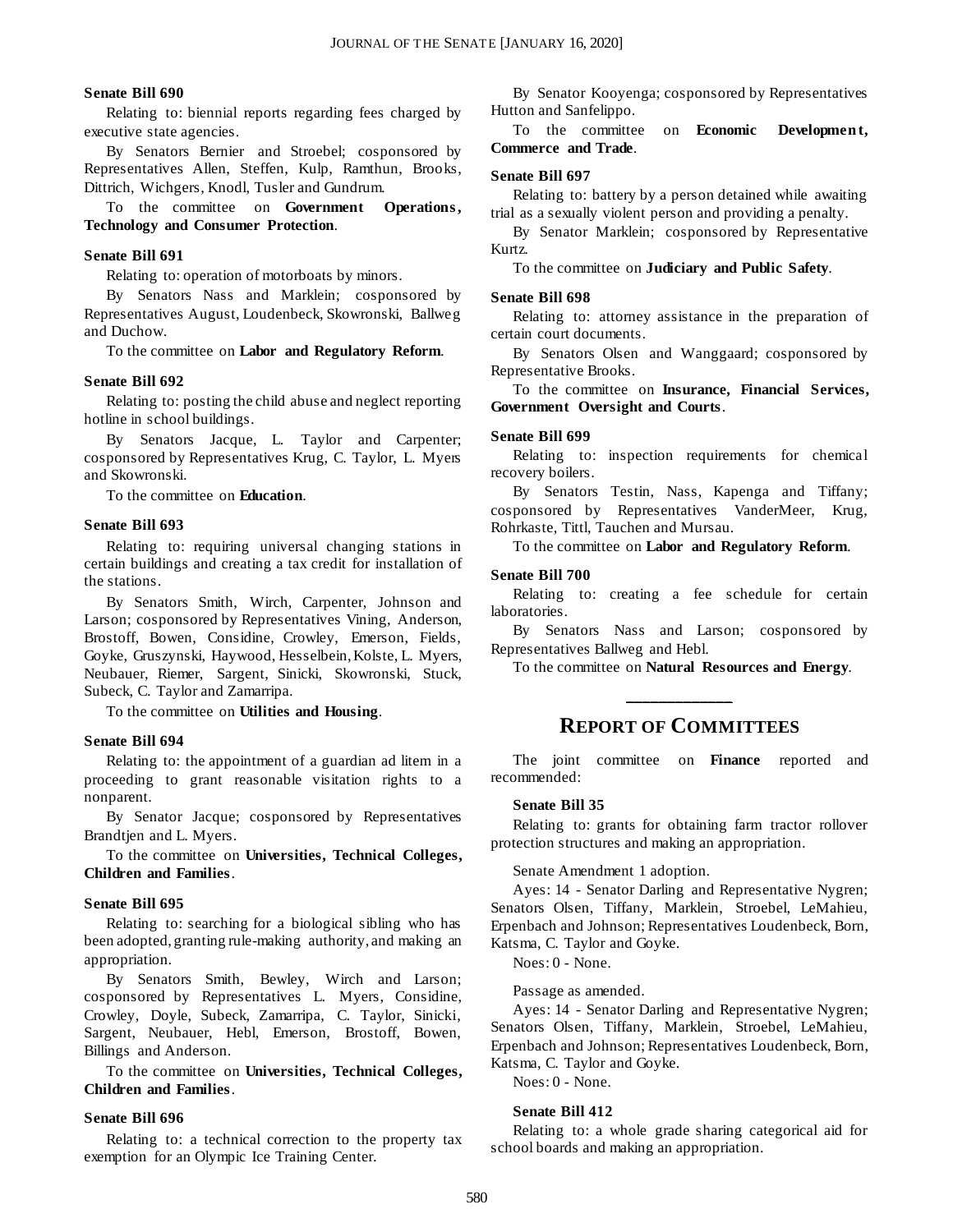Senate Amendment 2 adoption.

Ayes: 14 - Senator Darling and Representative Nygren; Senators Olsen, Tiffany, Marklein, Stroebel, LeMahieu, Erpenbach and Johnson; Representatives Loudenbeck, Born, Katsma, C. Taylor and Goyke.

Noes: 0 - None.

Passage as amended.

Ayes: 14 - Senator Darling and Representative Nygren; Senators Olsen, Tiffany, Marklein, Stroebel, LeMahieu, Erpenbach and Johnson; Representatives Loudenbeck, Born, Katsma, C. Taylor and Goyke.

Noes: 0 - None.

#### **Senate Bill 623**

Relating to: funding for county snowmobile trails and areas and making an appropriation.

#### Passage.

Ayes: 14 - Senator Darling and Representative Nygren; Senators Olsen, Tiffany, Marklein, Stroebel, LeMahieu, Erpenbach and Johnson; Representatives Loudenbeck, Born, Katsma, C. Taylor and Goyke.

Noes: 0 - None.

*ALBERTA DARLING* Senate Chairperson

The committee on **Government Operations , Technology and Consumer Protection** reported and recommended:

**\_\_\_\_\_\_\_\_\_\_\_\_\_**

#### **Senate Bill 132**

Relating to: caller ID spoofing, granting rule-making authority, and providing a penalty.

Senate Amendment 1 adoption.

Ayes: 5 - Senators Stroebel, Kapenga, Craig, Smith and Wirch.

Noes: 0 - None.

Passage as amended.

Ayes: 5 - Senators Stroebel, Kapenga, Craig, Smith and Wirch.

Noes: 0 - None.

#### **Senate Bill 436**

Relating to: the distribution of the Wisconsin Blue Book and highway maps.

Passage.

Ayes: 5 - Senators Stroebel, Kapenga, Craig, Smith and Wirch.

Noes: 0 - None.

*DUEY STROEBEL* Chairperson

The committee on **Insurance, Financial Services, Government Oversight and Courts** reported and recommended:

**\_\_\_\_\_\_\_\_\_\_\_\_\_**

#### **Assembly Bill 104**

Relating to: battery or threat to an officer of the court in a tribal proceeding and providing a penalty.

#### Concurrence.

Ayes: 5 - Senators Craig, Stroebel, Feyen, L. Taylor and Risser.

Noes: 0 - None.

#### **Senate Bill 329**

Relating to: regulation of public adjusters and granting rule-making authority.

Senate Amendment 1 adoption.

Ayes: 5 - Senators Craig, Stroebel, Feyen, L. Taylor and Risser.

Noes: 0 - None.

Senate Amendment 2 adoption.

Ayes: 5 - Senators Craig, Stroebel, Feyen, L. Taylor and Risser.

Noes: 0 - None.

Passage as amended.

Ayes: 5 - Senators Craig, Stroebel, Feyen, L. Taylor and Risser.

Noes: 0 - None.

*DAVID CRAIG* Chairperson

## **\_\_\_\_\_\_\_\_\_\_\_\_\_ PETITIONS AND COMMUNICATIONS**

Pursuant to Senate Rule 17 (5), Representative Bowen withdrawn as a cosponsor of **Senate Bill 429**.

Pursuant to Senate Rule 17 (5), Representative Vining added as a cosponsor of **Senate Bill 511**.

Pursuant to Senate Rule 17 (5), Representative Edming added as a cosponsor of **Senate Bill 540**.

Pursuant to Senate Rule 17 (5), Senator Kooyenga added as a coauthor of **Senate Bill 561**.

Pursuant to Senate Rule 17 (5), Representative Petryk added as a cosponsor of **Senate Bill 582**.

Pursuant to Senate Rule 17 (5), Representative Edming added as a cosponsor of **Senate Bill 597**.

Pursuant to Senate Rule 17 (5), Representative Quinn added as a cosponsor of **Senate Bill 632**.

Pursuant to Senate Rule 17 (5), Representative Snyder added as a cosponsor of **Senate Bill 699**. **\_\_\_\_\_\_\_\_\_\_\_\_\_**

#### **LEGISLATIVE REFERENCE BUREAU CO RRECTIO NS**

**CO RRECTIO NS IN:**

#### **SENATE AMENDMENT 1, TO 2019 SENATE BILL 214**

Prepared by the Legislative Reference Bureau (January 16, 2020)

**1.** Page 2, line 9: delete "by".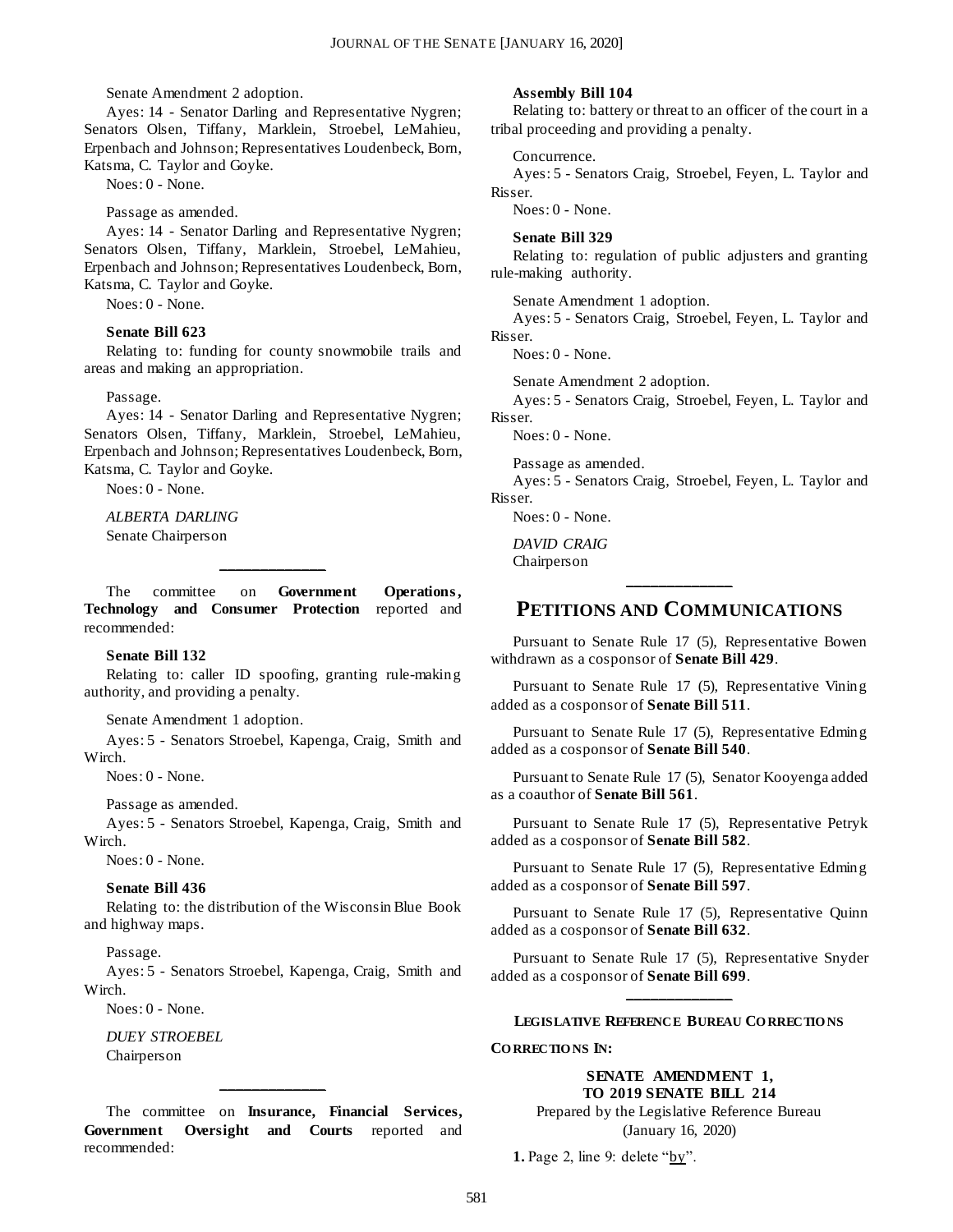#### **State of Wisconsin Office of the Senate President**

**\_\_\_\_\_\_\_\_\_\_\_\_\_**

January 16, 2020

The Honorable, the Senate:

Pursuant to Senate Rule 46 (2)(c), I am writing to inform you that I have directed the following proposal to be withdrawn from committee and rereferred. I have obtained the consent of the appropriate standing committee chairsperson and the chairperson of the committee on Senate Organization.

**Senate Bill 468**, relating to: funding the public defender pay progression and making an appropriation., withdrawn from the joint committee on **Finance** and rereferred to the committee on **Senate Organization**.

Sincerely, *ROGER ROTH* Senate President

## **REFERRALS AND RECEIPT OF COMMITTEE REPORTS CONCERNING PROPOSED ADMINISTRATIVE RULES**

**\_\_\_\_\_\_\_\_\_\_\_\_\_**

#### **Senate Clearinghouse Rule 18-100**

Relating to predetermination of conviction record prior to submitting a full application for licensure.

Resubmitted by Agency with germane modifications attached, pursuant to s. 227.19 (4)(b)4, Wisconsin Statutes, January 2, 2020.

Referred to the committee on **Judiciary and Public Safety**, January 16, 2020.

#### **Senate Clearinghouse Rule 19-075**

Relating to professional engineer registration.

Submitted by the Examining Board of Architects, Landscape Architects, Professional Engineers, Designers, and Professional Land Surveyors.

Report received from Agency, January 9, 2020.

Referred to the committee on **Economic Developmen t, Commerce and Trade**, January 16, 2020.

#### **Senate Clearinghouse Rule 19-092**

Relating to Hospices.

Submitted by the Department of Health Services.

Report received from Agency, January 6, 2020.

Referred to the committee on **Health and Human Services**, January 16, 2020.

#### **Senate Clearinghouse Rule 19-111**

Relating to changes to licensure for educational interpreters.

Resubmitted by Agency with germane modifications attached, pursuant to s. 227.19 (4)(b)4, Wisconsin Statutes, January 8, 2020.

Referred to the committee on **Education**, January 16, 2020. **\_\_\_\_\_\_\_\_\_\_\_\_\_**

## **MESSAGES FROM THE ASSEMBLY CONSIDERED**

#### **Assembly Joint Resolution 94**

Relating to: congratulating Madison-native Gabriella Deyi on her crowning as Miss Wisconsin USA 2020.

By Representatives Stubbs, L. Myers, Hesselbein, Vruwink, Milroy, Subeck, C. Taylor, Sargent, Crowley, Fields, Horlacher, Ohnstad, Anderson, Spreitzer, Mursau, Shankland, Vining, Sinicki, Thiesfeldt, Bowen, Haywood and Tusler; cosponsored by Senators Johnson, L. Taylor, Ringhand, Risser and Miller.

Read and referred to the committee on **Senate Organization**.

#### **Assembly Joint Resolution 110**

Relating to: recognizing The American Legion's ongoing commitment to service to veterans, families, the nation, the state, and their communities and commending the Legion on the occasion of its century of service.

By Representatives Skowronski, Edming, Hintz, Horlacher, James, Kerkman, Krug, Kulp, Loudenbeck, Magnafici, Mursau, Plumer, Pope, Shankland, Sinicki, Spiros, Thiesfeldt, Tittl, Allen, Knodl and Wichgers; cosponsored by Senators Jacque, Bewley, Carpenter, Darling, Marklein, Nass, Olsen, Schachtner, Testin, Wanggaard and Tiffany.

Read and referred to the committee on **Senate Organization**.

#### **Assembly Joint Resolution 115**

Relating to: commending the American Legion Auxiliary upon the 100th anniversary of its founding.

By Representatives Shankland, Billings, Emerson, Hesselbein, Kolste, B. Meyers, Neubauer, Pope, Rodriguez, Sargent, Sinicki, Stubbs, Subeck, C. Taylor, VanderMeer, Zamarripa, Anderson, Bowen, Considine, Crowley, Gruszynski, Hintz, Murphy, Ohnstad, Riemer, Spiros, Spreitzer, Skowronski, Tusler, Vruwink and Hebl; cosponsored by Senators Bewley, Ringhand, Schachtner, Shilling, Carpenter, Jacque, Larson, Miller, Risser and Wirch.

Read and referred to the committee on **Senate Organization**.

#### **Assembly Joint Resolution 116**

Relating to: proclaiming January 2020 as human trafficking awareness and prevention month.

By Representatives Billings, Loudenbeck, Vining, Emerson, Bowen, Crowley, Vruwink, Tusler, Pronschinske, Anderson, Kolste, Zamarripa, Dittrich, Hebl, Kerkman, James, Tittl, Stubbs, Shankland, Haywood, Spiros, Mursau, Kulp, Vorpagel, Subeck, Sinicki, Gruszynski, Ballweg, Cabrera, Considine, Ohnstad, Murphy, Rodriguez, C. Taylor, Spreitzer, Horlacher, Sargent and Fields; cosponsored by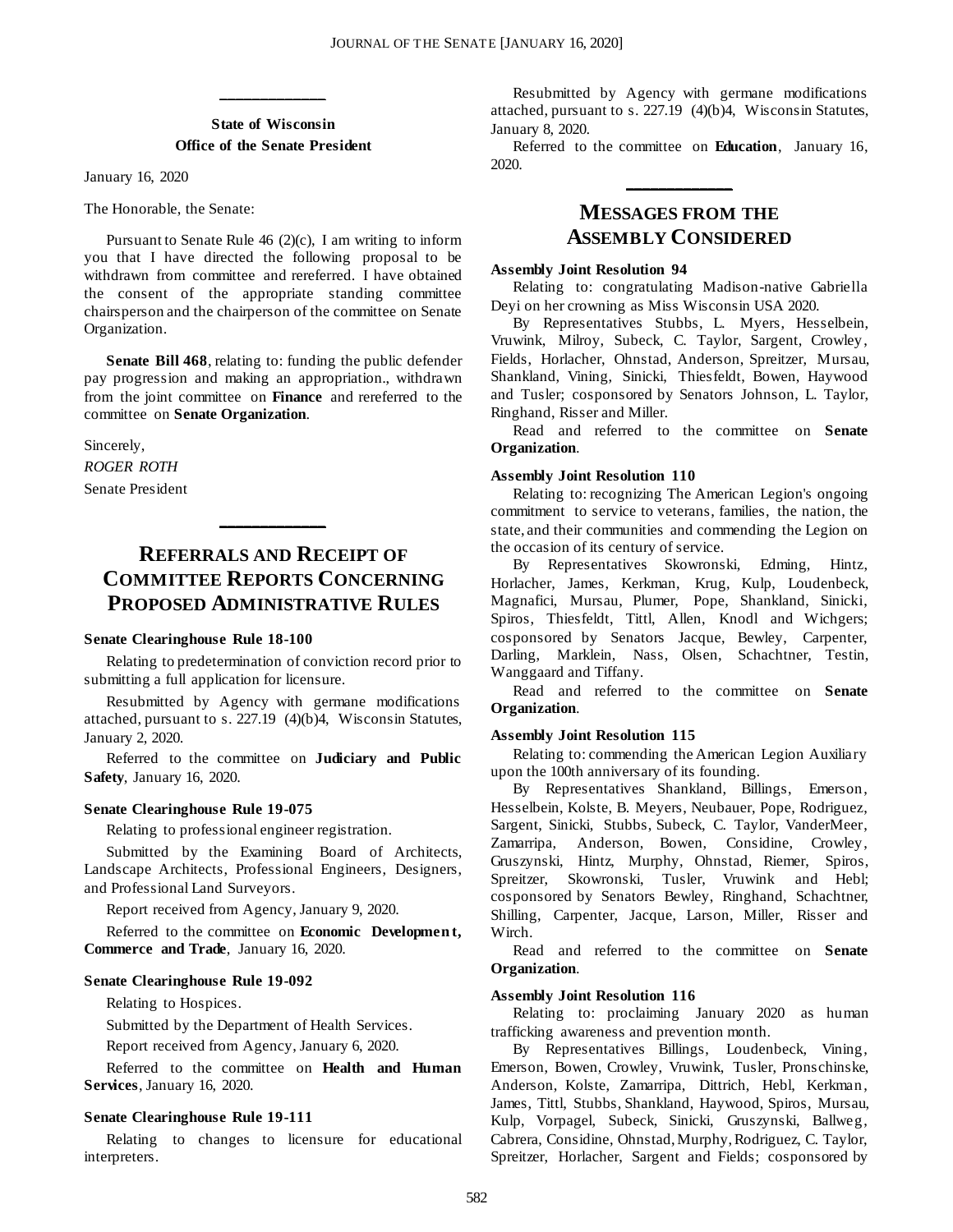Senators Johnson, Darling, Jacque, Schachtner, Carpenter, Olsen, Bewley, Ringhand, Miller, Wirch, L. Taylor, Erpenbach and Larson.

Read and referred to the committee on **Senate Organization**.

#### **Assembly Joint Resolution 117**

Relating to: proclaiming February 2020 to be American Heart Month in Wisconsin.

By Representatives Ballweg, Billings, Bowen, Crowley, Dittrich, Duchow, Emerson, Felzkowski, Gruszynski, Horlacher, Kolste, Kulp, B. Meyers, Mursau, Milroy, L. Myers, Novak, Ohnstad, Oldenburg, Petryk, Pronschinske, Rodriguez, Rohrkaste, Sargent, Shankland, Sinicki, Spiros, Spreitzer, Stubbs, Tittl, Tranel, Tusler, VanderMeer, Vruwink, Wittke and Skowronski; cosponsored by Senators Darling, Shilling, Bewley, Carpenter, Cowles, Johnson, Larson, Miller, Olsen, Ringhand, Risser and Wirch.

Read and referred to the committee on **Senate Organization**.

#### **Assembly Bill 357**

Relating to: regulation of public adjusters and granting rule-making authority.

By Representatives Steffen, Ohnstad, Bowen, Brooks, Dittrich, Doyle, Felzkowski, Fields, Goyke, Gundrum, Horlacher, Krug, Kulp, Nygren, Ramthun, Skowronski, Spreitzer, Stubbs, Stuck, C. Taylor, Vruwink, Duchow and Macco; cosponsored by Senators Feyen, Bewley, Erpenbach, Miller, Olsen, Petrowski and Schachtner.

Read first time and referred to the committee on **Senate Organization**.

#### **Assembly Bill 445**

Relating to: an exception to commercial building code requirements for the installation or operation of a stairway chair lift in a church constructed before 1919.

By Representatives Novak, Horlacher, Kulp, Plumer, Thiesfeldt, Tusler and Wichgers; cosponsored by Senators Marklein, Kooyenga and L. Taylor.

Read first time and referred to the committee on **Senate Organization**.

#### **Assembly Bill 564**

Relating to: eligibility for adoption assistance.

By Representatives Mursau, Subeck, Ballweg, Considine, Dittrich, Felzkowski, James, Kulp, Kurtz, Magnafici, Milroy, Murphy, Ramthun, Sinicki, Tusler, Vining, Thiesfeldt, Tranel and Tittl; cosponsored by Senators Darling and Olsen.

Read first time and referred to the committee on **Senate Organization**.

#### **Assembly Bill 611**

Relating to: liens on aircraft and aircraft engines.

By Representatives Tittl, Rohrkaste, James, Kulp, Murphy, Plumer, Sinicki, Spiros and Tusler; cosponsored by Senators Roth, Feyen, Cowles, LeMahieu, Petrowski, Olsen, Ringhand, Stroebel and Testin.

Read first time and referred to the committee on **Senate Organization**.

#### **Assembly Bill 706**

Relating to: ratification of the agreement negotiated between the University of Wisconsin–Madison and the Wisconsin State Building Trades Negotiating Committee, for the 2018-19 fiscal year, covering employees in the building trades crafts collective bargaining unit, and authorizing an expenditure of funds.

By the joint committee on **Employment Relations**.

Read first time and referred to the committee on **Senate Organization**.

#### **Assembly Bill 707**

Relating to: ratification of the agreement negotiated between the University of Wisconsin–Madison and the Wisconsin State Building Trades Negotiating Committee, for the 2019-20 fiscal year, covering employees in the building trades crafts collective bargaining unit, and authorizing an expenditure of funds.

By the joint committee on **Employment Relations**.

Read first time and referred to the committee on **Senate Organization**.

#### **Assembly Bill 708**

Relating to: ratification of the agreement negotiated between the Board of Regents of the University of Wisconsin System and the Wisconsin State Building Trades Negotiating Committee, for the 2018-19 fiscal year, covering employees in the building trades crafts collective bargaining unit, and authorizing an expenditure of funds.

By the joint committee on **Employment Relations**.

Read first time and referred to the committee on **Senate Organization**.

#### **Assembly Bill 709**

Relating to: ratification of the agreement negotiated between the Board of Regents of the University of Wisconsin System and the Wisconsin State Building Trades Negotiating Committee, for the 2019-20 fiscal year, covering employees in the building trades crafts collective bargaining unit, and authorizing an expenditure of funds.

By the joint committee on **Employment Relations**.

Read first time and referred to the committee on **Senate Organization**.

#### **Assembly Bill 710**

Relating to: ratification of the agreement negotiated between the state of Wisconsin and the Wisconsin State Building Trades Negotiating Committee, for the 2018-19 fiscal year, covering employees in the building trades crafts collective bargaining unit, and authorizing an expenditure of funds.

By the joint committee on **Employment Relations**.

Read first time and referred to the committee on **Senate Organization**.

#### **Assembly Bill 711**

Relating to: ratification of the agreement negotiated between the state of Wisconsin and the Wisconsin State Building Trades Negotiating Committee, for the 2019-20 fiscal year, covering employees in the building trades crafts